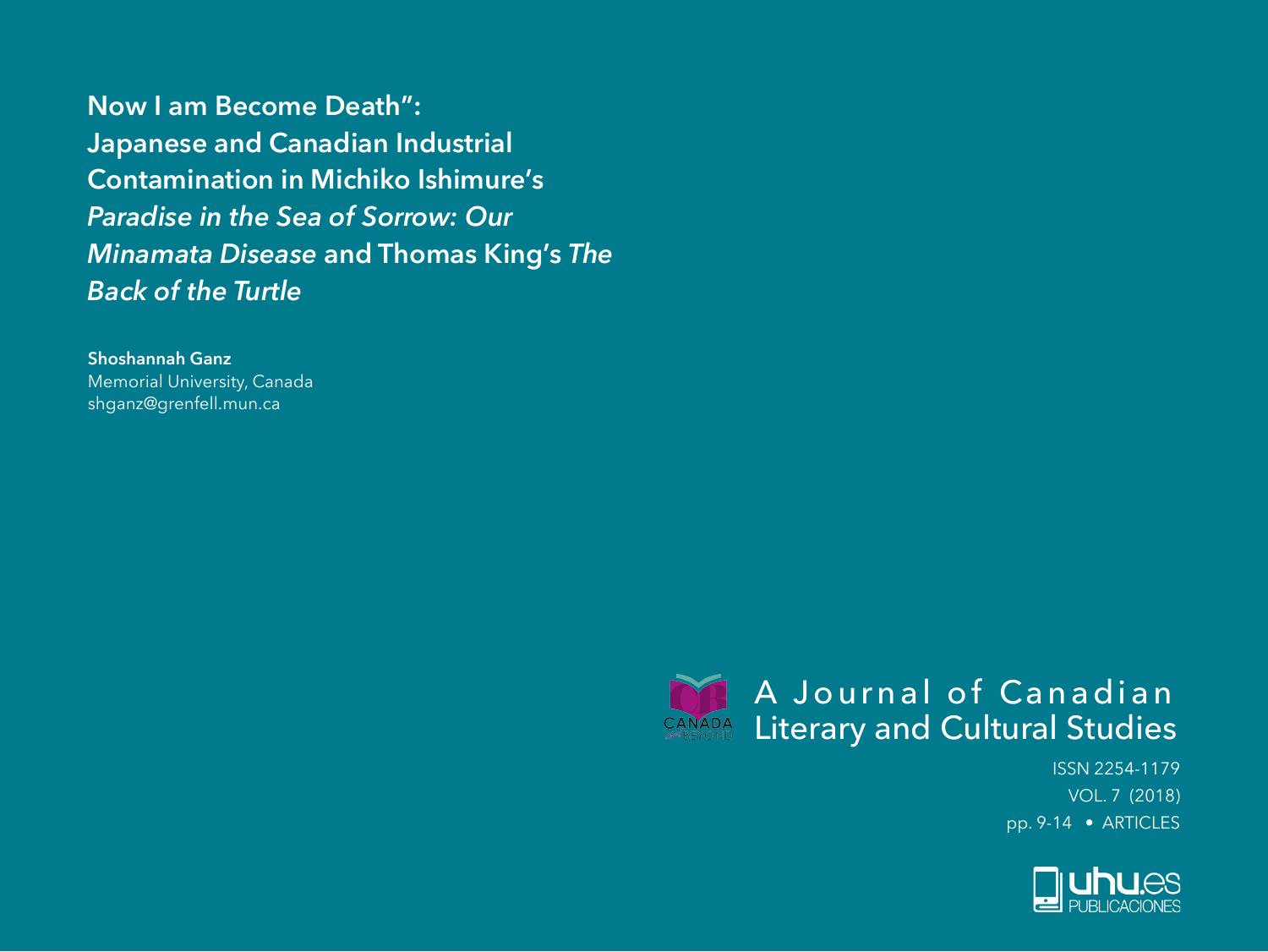## SUBMITTED:

# **Accepted:**

22/05/2017

05/10/2017

### **KEYWORDS**

Canadian Literature; Canadian Cultural Studies; Japanese Literature; Japanese Cultural Studies; eco-criticism; Minamata Studies; Ishimure Michiko; Thomas King

## **Abstract**

Canada and Japan share a history of industrial contamination that has resulted in mercury poiso ning; the inhabitants of both Minamata, Japan and the Indigenous community of Grassy Narrows, Ontario have suffered from what would come to be known as Minamata disease. Environmental activists, proponents of industrial progress, individuals in the affected communities, and novelists Michiko Ishimure and Thomas King discuss and weigh the possibilities of economic and material progress against the problems of environmental degradation and industrial contamination leading to disease and death for humans and ecosystems. This paper will show how Ishimure and King discuss the possibility of hope and renewal through the tourist industry, but will also question the efficacy of "dark tourism." Is it possible to balance an ethics of care and respect for those whose lives have been destroyed by industrial contamination with the need of those who remain to make a living through tourism? This paper will explore the fictional possibility offered by King alongside the actual recovery and tourist industry generated in the aftermath of the Minamata poisoning and subsequent clean up efforts. Is it possible to reimagine and reclaim industrial wreckage as sites of pleasure and recreation? Do these regenerated sites of industrial destruction promote the common good or further victimize the individuals and communities destroyed in the name of progress?

### **Resumen**

Canadá y Japón comparten un largo historial de contaminación industrial que ha derivado en en venenamientos por mercurio; los habitantes tanto de Minamata, Japón como de la comunidad indígena de Grassy Narrows, Ontario, han sufrido lo que se ha llegado a conocer como 'la enfer medad de Minamata'. Activistas medioambientales, partidarios del progreso industrial, individuos en las comunidades afectadas y los novelistas Michiko Ishimure y Thomas King discuten y sopesan las posibilidades de progreso económico y material en contra de los problemas de degradación medioambiental y contaminación industrial que están suponiendo la muerte y enfermedad de seres humanos y ecosistemas. Este artículo expondrá cómo Ishimure y King discuten sobre la posibilidad de la esperanza y la renovación a través de la industria turística, pero además cuestionará la efica cia del "turismo oscuro". ¿Es posible equilibrar la ética de cuidado y respeto hacia aquellos cuyas vidas han sido destruidas por la contaminación industrial con la necesidad de los que siguen pro curando ganarse la vida con el turismo? El presente trabajo explorará la posibilidad ficticia ofrecida por King junto a la recuperación real y la industria turística generada a partir del envenenamiento de Minamata y a los consiguientes esfuerzos para paliarlo. ¿Es posible reimaginar y reclamar las ruinas industriales como lugares de ocio y esparcimiento? ¿Promueven estos sitios reconstruidos a partir de la destrucción industrial el bien común o victimizan a los individuos y las comunidades destruidas en nombre del progreso?

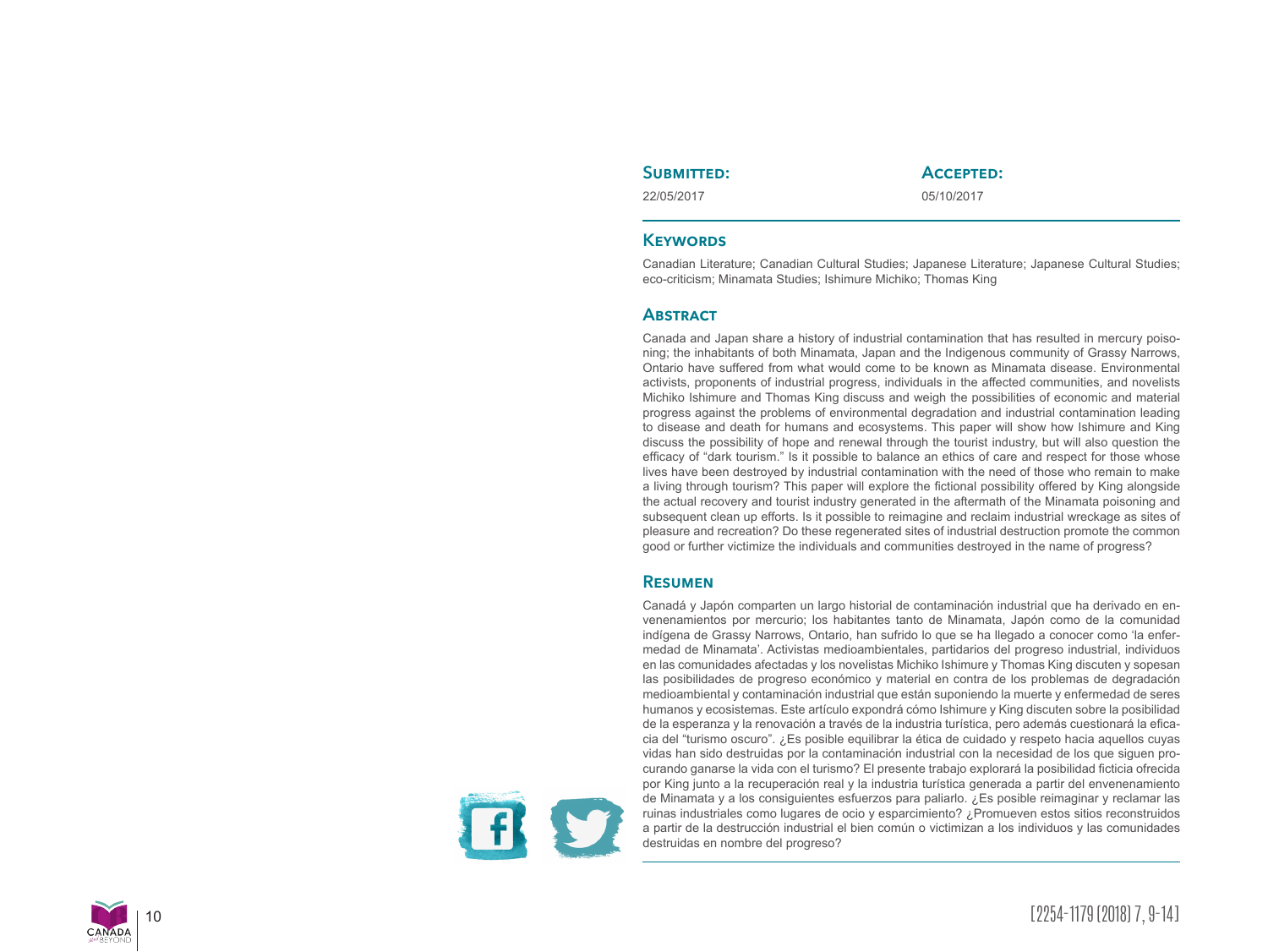Canada and Japan share a history of industrial contamination that has resulted in mercury poisoning; the inhabitants of both Minamata, Japan and the Indigenous community of Grassy Narrows, Ontario have suffered from what would come to be known as Minamata disease. Environmental activists, proponents of industrial progress, individuals in the affected communities, and novelists Michiko Ishimure and Thomas King discuss and weigh the possibilities of economic and material progress against the problems of environmental degradation and industrial contamination leading to disease and death for humans and ecosystems. This paper will show how Ishimure and King discuss the possibility of hope and renewal through the tourist industry, but will also question the efficacy of "dark tourism."<sup>1</sup> Is it possible to balance an ethics of care and respect for those whose lives have been destroyed by industrial contamination with the need of those who remain to make a living through tourism? This paper will explore the fictional possibility offered by King alongside the actual recovery and tourist industry generated in the aftermath of the Minamata poisoning and subsequent clean up efforts. Is it possible to reimagine and reclaim industrial wreckage as sites of pleasure and recreation? Do these regenerated sites of industrial destruction promote the common good or further victimize the individuals and communities destroyed in the name of progress?

Instead of beginning this discussion by looking into the historical past or the related fictional and documentary accounts of mercury poisoning and the perspectives offered by various writers, activists, academics, and movements fighting for recognition and reparation in both Japan and Canada, I would like to mention a possible and probable future scenario of mercury poisoning, which the Newfoundland and Labrador government and related industry Nalcor are currently working towards creating in the name of clean energy, economic opportunity, and progress. In his 2016 article "Labrador dam could expose hundreds of Inuit people to toxic mercury," Michael Schulman discusses recent independent scientific studies related to the construction of the hydroelectric facility at Muskrat Falls, Newfoundland and Labrador. The Muskrat Falls project is expected to result in "excessive levels of methylmercury, the most toxic form of mercury" (Schulman/ CTVNews.ca); recent independent studies commissioned by the Nunatsiavut Government and led by researchers from Harvard University and the University of Manitoba, among others, show that "flooding the Muskrat Falls reservoir could cause an 'overall increase' in the exposure of local Inuit people [to methylmercury] . . . depending on the clearance of trees and

1 Lennon and Foley originate the term "dark tourism" to denote the tourist and related industry that are devoted to the seeking out, commodification and consumption of "death, disaster and atrocity" (3).

brush" (Schulman CTVNews.ca). Of course, these findings contradict the Nalcor studies "which showed no measurable effects of methylmercury at Lake Melville. It said that the toxin would break down as it moved downstream" (Schulman CTVNews.ca). Independent scientists have made a number of recommendations to lower and monitor mercury levels, but Nalcor disregards these and makes no plans to alter the mercury-releasing strategies currently in place, as Nalcor claims not to "believe the Muskrat Falls reservoir poses an increased risk to the people of Lake Melville" (Schulman CTVNews.ca). While dams across the continent are being torn down, Nalcor and the Newfoundland and Labrador government continue to tout the environmental and energy benefits of the project, all in the face of growing dissent and concerns about the overall health impacts of the reservoir on Indigenous peoples.

I draw attention to this contemporary debate and media discussion because it replicates the discussions and problems of the past —ones I will be discussing at some length in what follows. The Muskrat Falls project is not a new story, or really a story of the future; it is rather part of an ongoing story that keeps repeating, with little variation from the first and now infamous mercury poisoning incident in Minamata, Japan, in the 1950s. This was followed by a second incident of mercury poisoning in Niigata, along the western coast of northern Honshu. In this second incident, the chemical plant owned by Showa Denko dumped untreated effluent containing mercury into the Agano River. Over six-hundred people were poisoned and seventy died. The people of Grassy Narrows reserve outside of the town of Dryden in northern Ontario were similarly affected in the 1970s by the mercury coming from the chemical process at the Dryden pulp and paper plant. These stories are told and retold by various community members, leaders, activists, academics, and novelists, and contribute to the seemingly cyclical toxic narratives<sup>2</sup> that have become ubiquitous in the fiction and non-fiction of the post-industrial global literary canon.3

2 Lawrence Buell's *Writing for an Endangered World: Literature, Culture, and Environment in the U.S. and Beyond* Chapter 1 titled "Toxic Discourse" opens with the following: "The fear of a poisoned world is increasingly pressed, debated, debunked, and reiterated" (30). Buell notes that this takes place in the disciplines of "medicine, political science, history, sociology, economics, and ethics" (30). To this I would add the literary discussion exampled here by King. Buell claims that "toxicity as discourse" can be discussed "as an interlocked set of topoi whose force derives partly from the anxieties of late industrial culture" as well as other factors, which he notes take the entire chapter to flesh out. For our purposes here, using Buell's words, "it can be sweepingly defined as expressed anxiety arising from perceived threat of environmental hazard due to chemical modification by human agency" (Buell 31).

3 The post-industrial literary canon can be most broadly understood as any world literature written in the era following the widespread expansion and demise of extraction and processing of primary resources as the leading economic mover. I am referring particularly, however, to the post-industrial literature that consciously reflects on the growth and decline of industry and the lasting impact of

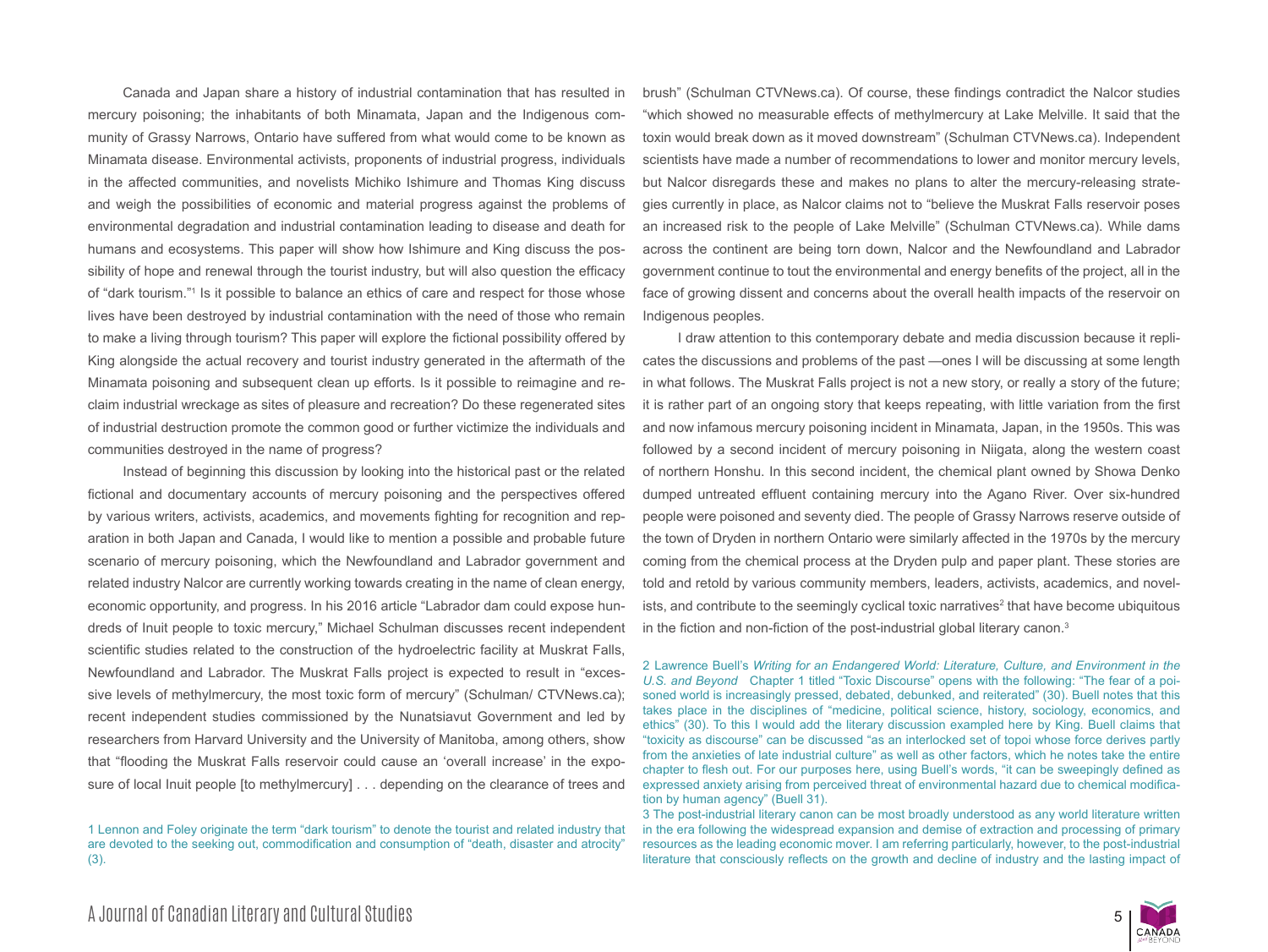Brett L. Walker, in *Toxic Archipelago: A History of Industrial Disease in Japan* (2010), argues that "toxicity was an inevitable outcome of cultural innovations that viewed nature as a resource waiting to be exploited towards useful human ends" (x). In the march towards progress, however, the place of humans as part of nature was neglected; as Walker puts it "[o]ur own bodies are porous to the ecosystems we inhabit" (xii). Further, "[o]ur health depends on the permeability of our bodies to the very nature from which we imagine we might isolate ourselves. So when we fill the world around us with toxic substances, we fill our own bodies with those substances as well" (xii). According to Walker, the pain humans experience as a result of this toxicity is very possibly nature's way of communicating to humans the harm they are doing to nature (xii). Thus, implicitly, nature has a degree of agency—even the power to communicate—not accorded to it in the earlier models of nature as a resource for human exploitation.

Walker is far from alone in this turn to the material. Donna Haraway's work "offers comprehensive and compelling transformations of the category of nature" (12) in which "[t]he nature–culture divide is unthinkable" (12). Haraway goes so far as to question what "'nature' means in the complex practices of contemporary society" (12). Likewise, Nancy Tuana, in a discussion of Hurricane Katrina, argues for "the interactionist ontology of viscous porosity" (13) articulated as a "theoretical position [that] rematerializes the social and takes seriously the agency of the natural" (13). Other theorists and literary scholars, such as Vicki Kirby, work to reconceptualise "the nature of nature by considering the possibility that what we have been calling culture 'was really nature all along'" (13). Lawrence Buell further notes that "the nature–culture distinction itself is an anthropogenic product" (3). Stacy Alaimo and Susan Hekman argue in *Material Feminisms* to "situate human bodies within specific environmental contexts, reading human processes and events as inseparable from specific biophysical relations and interconnections" ("Introduction" 14). This paper will follow the lead of these scholars in exploring the inseparable materiality of humans, culture, and all of nature. As Walker contends, the porousness of humans within their environment is explicitly revealed when nature tells the human, often through physical pain, that industrial progress is destroying nature, of which humans are an inseparable part.

Mercury poisoning —called Minamata disease after the place of its first occurrence, in Minamata, Japan— is in many ways a case study of the porousness of humans and nature and the indivisibility of what we try to separate as "natural" or "human built" (Buell 3). Mercury poisoning in Canada resulted from the building of dams and the use of mercury in the pulp and paper industry. In Japan, Minamata disease was the first and largest post-war Japanese industrial poisoning and was caused by the dumping of mercury into the water by Chisso, a manufacturer of pesticides and plastics. According to Minamata disease scholar and activist Harada Masazumi, Minamata is the outcome "of a historical collusion between an expansionist, industrial, capitalist culture and an authoritarian, imperial nation-state that caused the devastating Asia Pacific War, and which in the postwar period was replaced by a fragile 'democratic' system that has tended to restrict and control citizens' autonomy and agency" (qtd. in Monnet ix).<sup>4</sup> In the Canadian context, Minamata disease and mercury poisoning can be related to a neoliberal capitalist model that favours industrial expansion and economic growth over the health and welfare of its most vulnerable citizens. Mercury poisoning in Canada has particularly affected, and continues to affect, the customs, health, and livelihood of Indigenous communities, causing a host of social and cultural problems beyond the biological effects of the poison on the body.

While there are numerous incidents in many different industries of environmental poisoning that lead to dire consequences for both the environment and the humans who are part of that environment, this paper intends to focus on the havoc wrought particularly by mercury poisoning. I will begin with the now most infamous case in Minamata, Japan, and then look at the corollary situation of mercury contamination in the Canadian community of Grassy Narrows, Ontario. Finally, I will consider Thomas King's examination of the everyday effects of industrial capitalism on the players in industry, the scientists, and the community, and what Lauren Berlant terms "cruel optimism" with regards to renewal through tourism.

#### Minamata

The first sign that something was wrong in the fishing villages near Minamata city occurred in 1953 when fishermen noticed that their cats were acting strangely. They described the cats' behaviour as "mad" and "dancing." Like the canary in the coal mine, this was the first warning sign that something was wrong. The inhabitants of these communi-



industrial activity on the human and more-than-human landscape. Jonathan Campbell's *Tarcadia* (2004) set in industrial and post-industrial Cape Breton, Nova Scotia is one such work of fiction. Julie Salverson's *Lines of Flight: An Atomic Memoir* (2016) is a work of non-fiction that similarly reflects on the environmental and human impacts of mining and related activities in the far North of Canada. More widely known works such as Margaret Atwood's MaddAddam trilogy are likewise characteristic. John Joseph Adams' *Loosed Upon the World: The Saga Anthology of Climate Fiction* gathers together 27 contemporary world authors whose work reflects on the near and far-reaching impacts of human industry on the climate and a variety of global regions.

<sup>4</sup> Livia Monnet is the translator of Michiko Ishimure's *Paradise in the Sea of Sorrow: Our Minamata Disease*. Monnet's introduction serves as a conduit for a variety of Japanese sources of information on Minamata disease that would otherwise not be available to English readers.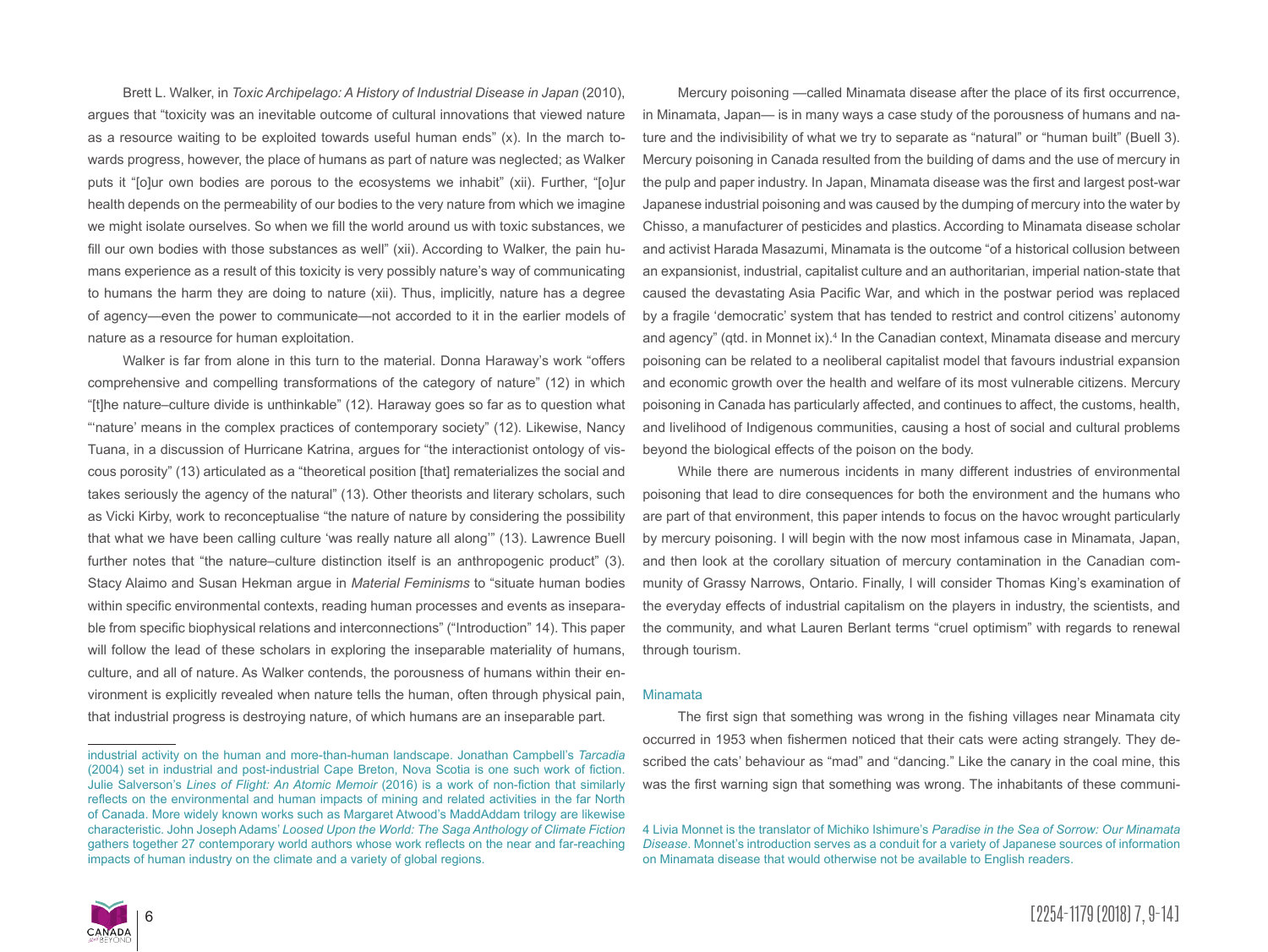ties, however, could not know that this was the prelude to an environmental disaster that would ruin their livelihoods and destroy their families, leading to years of court battles and stigmatization of the effected individuals and communities at large. Initially the local leaders welcomed Chisso, a company that promised to replace the local industries of salt production and coal transportation. As a result of Chisso, the community grew and Chisso channelled money into modern infrastructure to support the expansion of the company and region. Beginning in the 1920s, the Chisso factory produced fertilizers, synthetic fibres, explosives, oils, and industrial chemicals. When Chisso expanded into the Minamata region, they were the largest producer in Japan of vinyl chlorides. Pushed to expand economically, the company dumped untreated effluent into the Minamata bay. The effluent contained mercury that poisoned the bay, the fish, the cats that ate the fish, and eventually the people. Dr. Hajime Hosokawa, director of the Chisso hospital, began treating patients with a host of symptoms, such as "numbness of the extremities and the area around the mouth, constriction of the field of vision, loss of hearing, motor and speech disorders, loss of muscle coordination, convulsions, and sometimes mental aberrations" (Mishima 9–10). Hosokawa suspected that the effluent might be the source of these problems and began a series of experiments on cats. When he reported his results to the company, he was ordered to destroy his findings and refrain from further experiments. Chisso continued to pollute the bay in spite of the growing sickness of people in the area and the confirmation of the disease's source by their own doctor and related experiments. The people affected by what came to be known as Minamata disease were ostracized by the community, in part because the "rumours" that they were being poisoned by Chisso threatened the local economy.

Michiko Ishimure lyrically weaves the testimony of mercury disease survivors, family, doctors, and her own eyewitness accounts from the first signs of an unnamed disease to the eventual reparation by government and industry for Minamata disease victims and families. This account attempts to balance the needs of the community for employment and progress against the devastating and life-destroying forces that contaminated the people and environment of the community. Ishimure's account could be considered, in Stacy Alaimo's words, a "material memoir" (*Bodily Natures* 85–112). In a discussion of Audre Lorde's *The Cancer Journals*, Alaimo delineates the genre of the material memoir as "genre bending" (*Bodily Natures* 87). This is useful in the discussion of Ishimure's *Paradise in the Sea of Sorrow*, as according to Alaimo, the "contemporary material memoir . . . incorporates scientific and medical information in order to make sense of personal experience" (*Bodily Natures* 87). In the case of Ishimure, the material memoir, with its inherent critique of the distinction of "expert knowledge" from "personal experience," is in its very form a sustained criticism of modernity, "as the author examines her own life story through a scientific lens" (*Bodily Natures* 87). Ishimure, in fact, extends from the personal to the experience of the community, further undermining and emphasizing what she critiques as modernity's silencing of the rituals, stories, and belonging that are part of the community. As Alaimo suggests, "The most important difficulty of the material memoir, a difficulty that is simultaneously political, epistemic, and generic, is that autobiography by definition surfaces from one individual person, yet at present it is not feasible to trace the exact causes of cancer or other environmentally generated illnesses within an individual" (*Bodily Natures* 88). However, by looking at the self in the context of the stories of the larger community, Ishimure provides compelling evidence through a number of what could be considered case studies, thus lending credence to the experience of the individual. In fact, it seems that Ishimure has anticipated this critique and thus expanded the potential of the material memoir as a viable political tool. Ishimure's work was critical in the fight for recognition of Minamata disease and her memoir continues to be used as evidence in scientific studies and referenced in subsequent cases of mercury poisoning, including the one at Grassy Narrows reserve.

Ishimure's account of Minamata disease is not, however, the only perspective or even personal account offered on the devastating environmental impacts of mercury poisoning on individuals and communities in the quiet seaside city of Minamata on the Fukuro Bay of the Shiranui Sea. Various aspects of the human cost and suffering of this first and most infamous case of mercury poisoning are the focus of, among others, Akio Mishima's *Bitter Sea: The Human Cost of Minamata Disease* (1992), and *Rowing the Eternal Sea: The Story of a Minamata Fisherman* (2001), and chapters in Brett L. Walker's *Toxic Archipelago: A History of Industrial Disease in Japan* and Jun Ui's *Industrial Pollution in Japan*  (1992). *Rowing the Eternal Sea*, while the account of one fisherman, Ogata Masato, of the effects of the mercury poisoning on himself and his immediate and extended family, is also an account worthy of some attention; it documents his central role, over the course of over two decades, in fighting Chisso —the mercury dumping, contaminating, and polluting company— and the government, for recognition and reparation for the suffering and loss of livelihood caused by the mercury poisoning. I will return to this account in relation to the promise offered by the tourist industry, as this is an aspect of the reparation that was strongly resisted by Masato and other people personally affected by mercury poisoning. In fact, the celebrations and tourist promotions planned by the company and supported by the government could be viewed, according to Masato, as sustaining and continuing

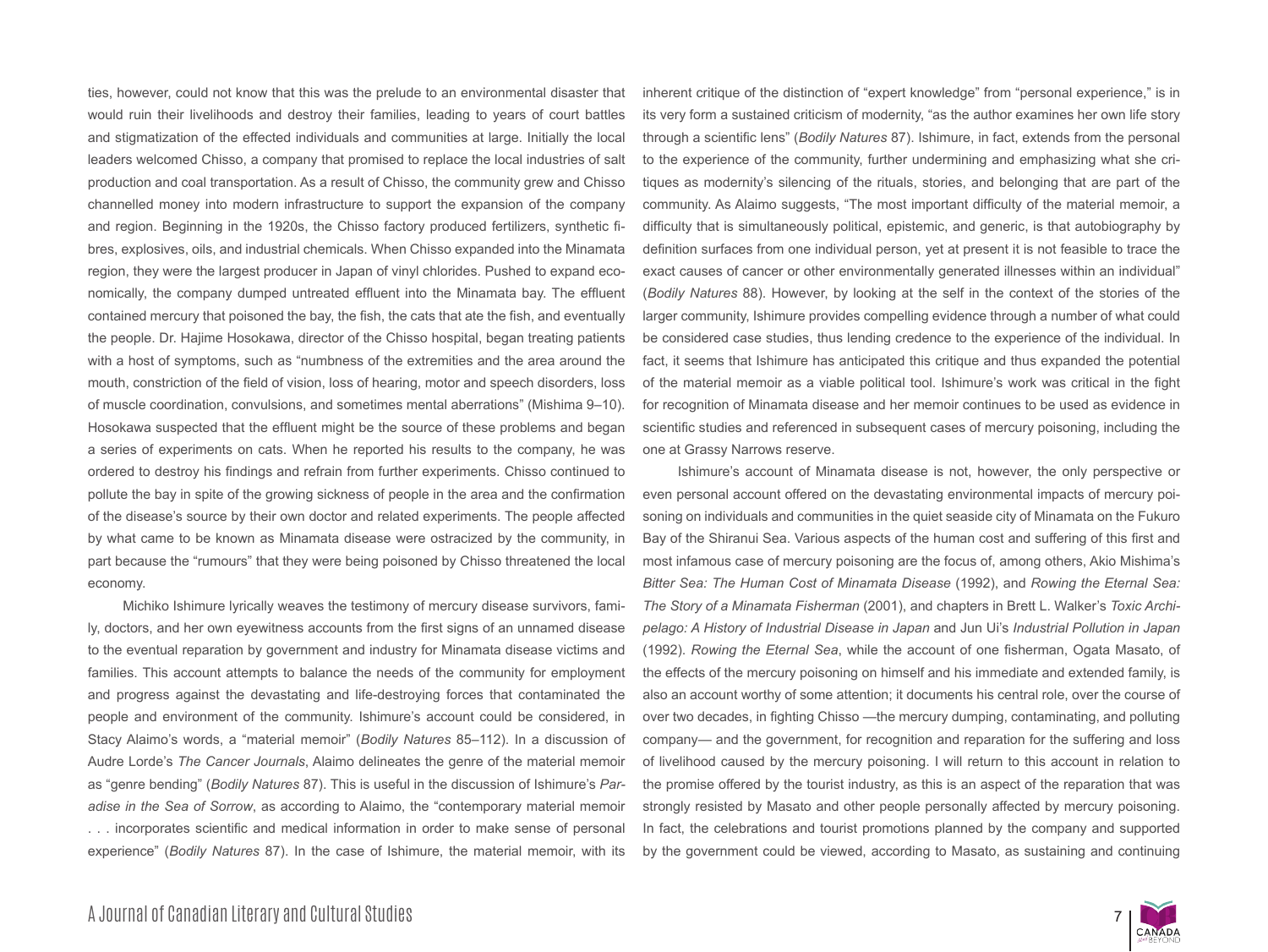the damage and outrage Chisso perpetuated in the name of progress. Masato claims that even the environmental efforts in the area act as a distraction and superficial solution to the graver issues of humanity's dependence on technology. Speaking about progress in the area of "environmentalism" Masato says, "I feel they [these efforts] divert our eyes from the core issues, allowing us to be satisfied with superficial solutions. They enable us to deceive ourselves" (qtd. in Colligan-Taylor 13). Finally, Walker's study, unlike the personal accounts offered by members of the community, takes an in-depth look at Chisso, including its long history of exploitation of workers in Korea and its early knowledge, furnished by its own scientists and studies, of the effects of mercury on organic bodies. Together, these accounts fill in the larger picture of accountability and connections between science, the company, capitalism, industrialization, the environment, community, individual fishermen and activists, and the more lyrical account offered by Ishimure.

Livia Monnet, the translator of Michiko Ishimure's *Paradise in the Sea of Sorrow: Our Minamata Disease*, begins her introduction by discussing the "moyainaoshi movement"<sup>5</sup> launched in 1994 "to revitalize Minamata's economy and boost civic pride while actively promoting environmental conservation and reconciliation with the Minamata disease victims" (vii). While Monnet notes that part of the project is an attempt to find "reconciliation with the Minamata disease victims" (vii), the launching of this project is far from welcome for many of the activists and victims, who still feel overlooked and pushed away by the mainstream economic efforts of the community. The victims themselves are still locked away in wards of hospitals or taken care of by family members who must assist them in the simple tasks of eating and cleaning themselves. The pittance offered and given by the government for the maintenance of some of the victims of mercury poisoning does little to change the life-altering and community-destroying effects on the lives of the already marginalized and impoverished fisher families. These moyainaoshi movement activities and celebrations are mentioned by Ogata Masato in *Rowing the Eternal Sea: The Story of a Minamata Fisherman*. He boycotted these events and views the proceedings both as diminishing the damage done to his life and family and as trying to force closure on the event—closure that is not possible for the people poisoned and the families destroyed. Masato was delighted when it rained on the day of a major celebration; the downpour forced people away, resulting in a less than successful turnout. The victims, including Masato, have a long memory of "several decades of discrimination, ostracism, and neglect by Minamata residents, by the

5 The "moyainaoshi" movement is the Japanese name given to the efforts to revitalize the Minamata community following the destruction of the community by mercury poisoning. There is no English translation of the name for the movement offered by the translators of any of the texts.

city and the Kumamoto Prefecture administration, by the local labor unions, by Minamata Disease Certification Committees, and by fishers' cooperatives" (Monnet viii). Further, the more recent revival of movements to change the name of Minamata disease, first begun in 1968, is but one of the battles that continues to divide community members and victims. Rather, Masato claims that individual people and the community need to consider "how can we each go on living with our own Minamata disease?" (153).

The moyainaoshi involved the "construction of museums, educational institutions, monuments, and meeting halls" (Monnet vii). These included the following: Minamata Disease Museum, the Environmental Education Center, the Minamata Memorial, the Minamata Moyainaoshi Center, along with "numerous citizen waste recycling campaigns; and a flurry of locally held conferences, symposia, exhibitions, and other cultural events including the Sixth International Convention on Environmental Mercury Pollution and the National Citizens' Forum in Minamata" (vii–viii). Together, the events, institutions, monuments, and campaigns contribute to the revitalizing efforts of the community. Minamata, then, has become a centre for the study of mercury poisoning and a model for citizen activism resulting in repair of the environmental damage in the community. Minamata could even be viewed as a tourist —or at least educational and activist— destination, which hosts conferences and gatherings and has become the centre for interdisciplinary Minamata disease studies. Nonetheless, beginning the introduction to Ishimure's work with a discussion of the modern, industrial, capitalist response to the problem of industrial poisoning is a strange way to introduce the work of an author who rails against the changes wrought in the name of industrial progress and the destruction, for some, of a way of life that celebrated community, family, spirituality, and connectedness through tradition. In fact, the institutions of modern reclamation and memory keeping are hollow reminders of the way of life that was destroyed but is memorialized and celebrated by Ishimure in her writing. If anything, this introductory "conclusion" to the ongoing project of modernity completely counters the lament and testimony the author is setting down in *Paradise in the Sea of Sorrow*. In *Dark Tourism: The Attractions of Death and Disaster*, John Lennon and Malcolm Foley note that "tourism as a form of educative enterprise is strongly associated with the key principles of modernity" (7). In resisting the relentless project of progress associated with modernity, Ishimure is repulsed by the government- and industry-funded museums created to study the disease, and rather describes and enters into the individual lives most affected by the mercury poisoning. *Paradise in the Sea of Sorrow*, which Livia Monnet refers to as "resistance literature," (xii-xx) contributed to the public knowledge and acknowledgement of the Minamata poisoning incident, yet it is also a kind of counter-hegemonic memory —one that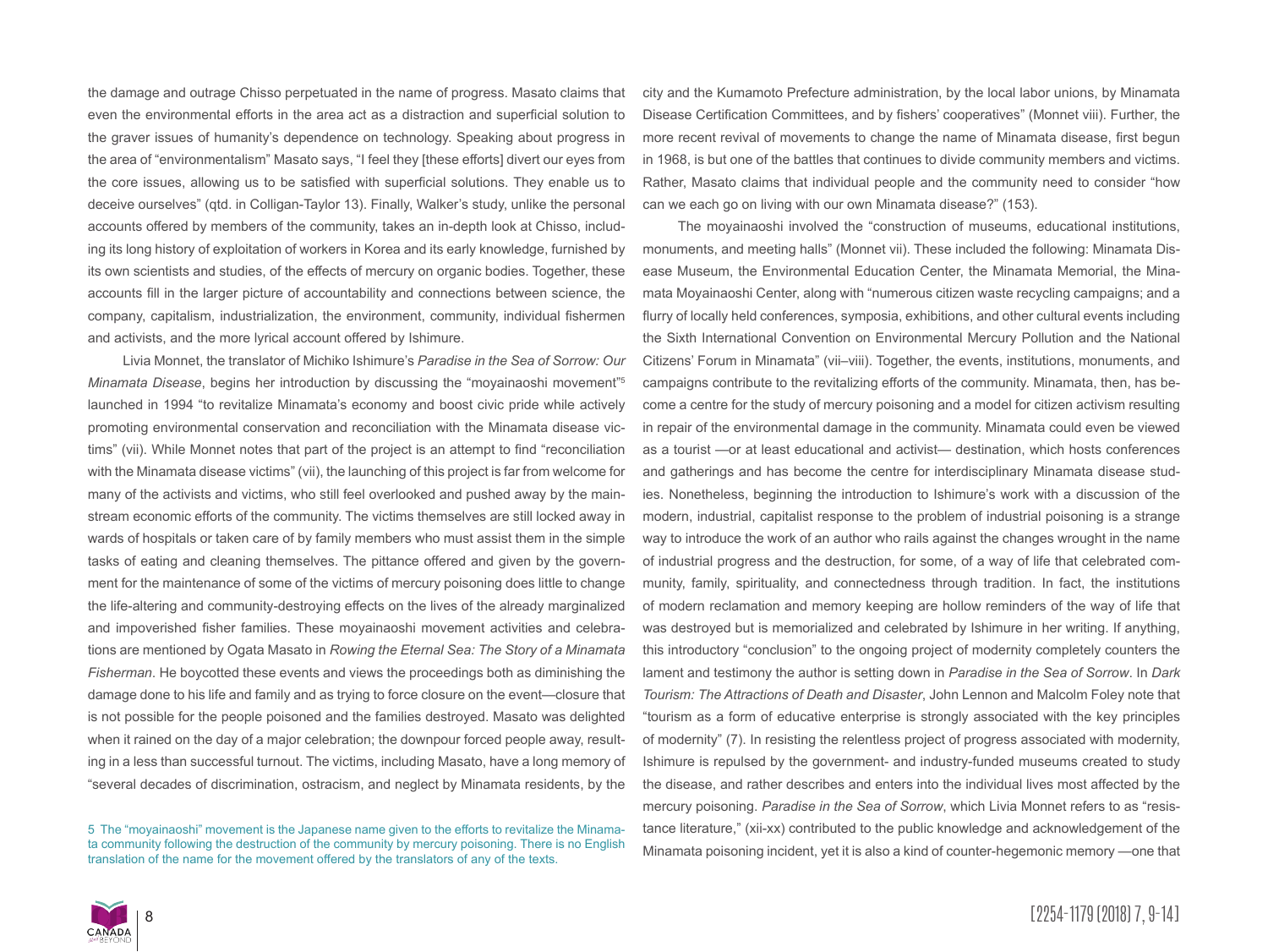in its very lyricism contests the medicalization and academicizing of human suffering. In later academic studies of Minamata disease, writers such as Walker turn to the individual accounts of victims, often quoting Ishimure's work at length, leaving her words and constant repetitions intact.

#### Grassy Narrows

In charting the environmental, social, cultural, and economic degradation of the Ojibwa community of Grassy Narrows in northern Ontario, I will be looking particularly at two texts: George Hutchinson and Dick Wallace's *Grassy Narrows* (1977) and Anastasia M. Shkilnyk's *A Poison Stronger Than Love: The Destruction of An Ojibwa Community* (1985), which detail both the events leading up to the mercury poisoning and the lives of the Ojibwa people in the aftermath.

Even before the rivers were poisoned with mercury, and the way of life and livelihood of the people of Grassy Narrows and Whitedog reserves were forever changed and destroyed, the people of Grassy Narrows were in a state of distress. Crime, murder, and suicide rates were higher than anywhere else in Canada, including other reserves. They had already undergone a large-scale relocation of their community. While they had been promised a school and housing, the infrastructure provided undermined the traditions of the community and was far from adequate. Rather than "the good life" (Berlant 15) they had been promised, the community disintegrated into violence and hopelessness as a result of the loss of space, loss of privacy, and loss of pride in their village. The poisoning of the waterways took away the members' livelihoods as seasonal guides for the fishing and hunting lodges in the region. Further, the destruction of the regular source of nutrients provided by the waters led to financial and dietary problems; the community's only store was very expensive and the frozen fish alternative provided by the government proved an inadequate solution. The Indian Affairs Minister, Judd Buchanan, "blamed pollution of the waterway for severely disrupting the 'cycle of life' at both Grassy and the neighbouring Whitedog reserve" (17). Further, Buchanan argued, "The social problems that exist on the reserves although not directly attributable to mercury have been intensified by the elimination of many jobs related to the tourist industry" (17).

Similar to the debates in Japan regarding who was responsible for the situation, the problem in Canada was shuffled back and forth between the federal and provincial governments, with party politics delaying any real discussion of solutions. Moreover, the Progressive Conservative Party "was convinced that what was good for industry was good for people" (Hutchinson and Wallace 40), and what was good for industry was economic growth at whatever cost. In this case, and many others, the "discharge of waste and its subsequent impact on the environment was seen as an unfortunate necessity of an industrialized society" (Hutchinson and Wallace 40). While people on the reserves were eventually tested for their levels of mercury, the results were not explained.<sup>6</sup> Further, the waterways were not shut down; rather, signs were posted to "fish for fun," so people continued to fish without understanding the dire effects on their health. According to Aileen Smith, the government "spent more money trying to cover up the issue" (qtd. in Hutchinson and Wallace 111) than trying to find solutions or educating people about the associated health problems. In March 1975, a coalition of doctors and activists from Minamata, Japan, came to the Grassy Narrows and Whitedog reserves and spoke with the people and conducted a number of tests. The Japanese doctors concluded that "There is no doubt that the occurrence of Minamata disease" (Hutchinson and Wallace 109) is evident. The people of Minamata provided solidarity, testimony, and evidence for the effects of mercury poisoning, but even with the input of the Japanese doctors and activists, the Canadian government remained unmoved and unwilling to acknowledge that there was a problem. In July 1975, a delegation from the reserves was invited to come to Minamata:

We invite you . . . to Minamata, because we want you to see what the dread of mercury is. It will be a blessing if our long years of suffering can help you in even one single way. We feel you will understand the dreadfulness of the pouring out of poisons and pollution that is spreading over this earth. If we can help you in changing the anxiety that you have in your hearts in even one single way —it will be good." (qtd. in Hutchinson and Wallace 113)

The people of Minamata provided solidarity and an example of the long battle for recognition. The fight for compensation, however, for the people at Grassy Narrows and Whitedog reserves would continue. As in the case of Minamata, when the settlement eventually came, the money could not give people back their way of life or their previous harmony with nature.

6 There was a public meeting where an unnamed government man told the people of Grassy Narrows that "tests on some band members had been completed and the mercury levels discovered were sufficiently high to make him repeat that fish consumption should be reduced" (Hutchison and Wallace 81). When the people of Grassy Narrows asked "Now that you've made us sick, what do you have to make us well?" (Hutchison and Wallace 81-82) the answer was that "mercury damage to the human body was irreversible" (Hutchison and Wallace 82). Following the short meeting, Dr. Stopps gave out envelopes to people with their mercury readings, but there was no explanation about what the mercury levels in peoples' bodies meant or any information about symptoms or effects.

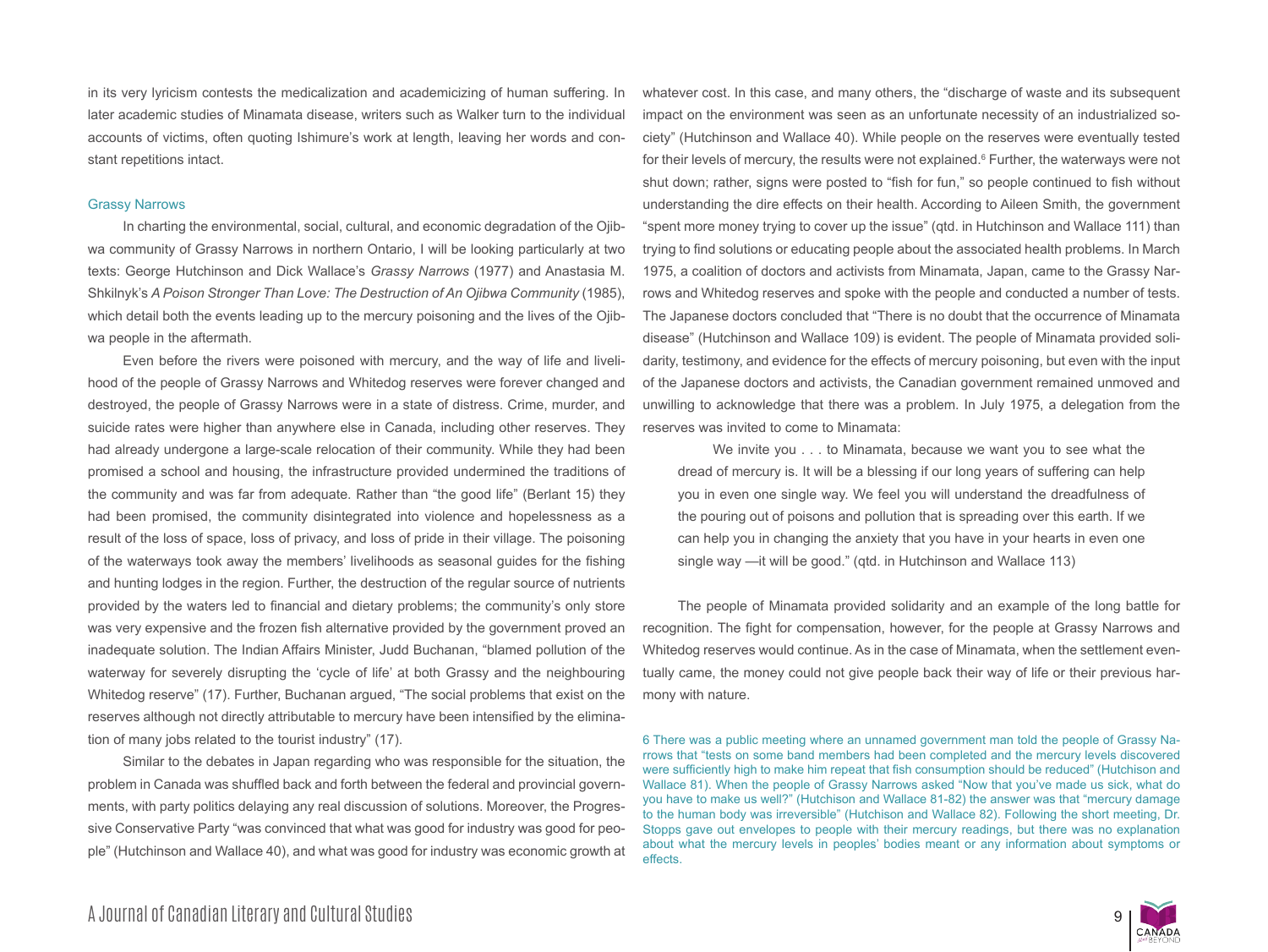#### *The Back of the Turtle*

In his novel, Thomas King grapples with the question of individual and industrial responsibility from the shifting perspectives of Dorian Asher, a captain of industry and the CEO of Domidion; Gabriel Quinn, a scientist coming to terms with his role in creating a defoliant that spilled and killed his family and Indigenous community; and the people who remained and survived following "that one bad day" (27). While King's industry leaders, like the Canadian government in the case of Grassy Narrows, claim through their PR machines that "North America needs oil. The price of freedom is energy" (307). The "list of man-made [industrial] disasters" (318) grows and the loss of life increases over the course of *The Back of the Turtle*.

King embeds intersecting and interrelated toxic narratives within the larger and looming problems of climate change. Dorian Asher, the CEO responsible through his decisions for a variety of toxic events, reflects on the climate more generally: "It had been predicted, the matter studied until the public had gotten tired of being told what was going to happen. Yet now that it was happening, everyone was indignant and annoyed, as though the longer, colder winters, the lost springs, and the tentative summers were somehow an unexpected personal affront" (11). Dorian Asher's own body is experiencing and registering pain, nausea, confusion, and a "propensity to see catastrophes in canaries" (12) —a turn of phrase that particularly alerts him to the unidentified sickness that he increasingly considers life-threatening. Perhaps a mirror for the toxic overload he is responsible for in his various ventures as CEO of Domidion, his body calls attention to the problem of his life —the loss of it or the continuation of it. While he still finds pleasure in the power of his money to purchase luxury items like expensive condos and watches, he is also experiencing "days when the optimism of science and business couldn't carry him past the suspicion that the world had somehow slipped through his hands" (25).

While there are toxic narratives<sup>7</sup> in the text that loom large —those that decimate life and make international news— there are also markers of increasingly ordinary aspects of life that are marked by toxicity —a toxicity that is well within the recognized government regulations, but that nonetheless keeps him awake at night. Asher is due to go for tests at the hospital, however, he is unable to face the possible results of these tests because he is repeatedly reminded that all his money and all the money the company controls cannot stop the growing personal and global toxicity that is now invading and changing his body. Early in the text, Dorian is found "speed-reading a Japanese study that measured toxicity in furniture, and wonder[ing], once again, if his health issues might be related to the bed that he … had purchased" (39). Dorian's experience with furniture toxins begins as follows:

7 See footnote 2 for definition of toxic discourse.

"when the new mattress arrived and the plastic wrapping was removed, their bedroom immediately filled up with a violent odour that irritated their eyes and set both of them to coughing" (39). While Dorian is assured that this is a "natural" process called "off-gassing" and that the "emissions were within government regulations and did not pose a health hazard," even after the smell disappeared, he and his wife still woke up in the morning with headaches and sore throats (39–40). Seemingly a personal anecdote of only a couple paragraphs in the text, this short, strange incident with his mattress points to an interlocking system of toxicity that the responsible companies, media, and, in this case, the sales person attempt to control with special coverings, deals, and reframing of the questions of health into personal sensitivities, thus redirecting the questions and story. In this case, Dorian wonders again if the symptoms he is having and the months of health problems he has endured are related to the "off-gassing" of the bed. His "propensity to see catastrophes in canaries" is an important and apt signal of the general toxicity that his body and mind have begun to register; his mind and body are signalling danger in spite of what the government has deemed acceptable levels of risk or the price of doing business.

There are three central and fictional toxic narratives intertwined in the text. Two are ongoing; the third occurred in the past but continues to haunt the narrator, Gabriel Quinn. These narratives are clearly based on a number of other historical industrial accidents that are repeatedly invoked, remembered, and in some ways commemorated in the text. The repetition of these stories mirrors the oral storytelling quality of Ishimure's memoir. Gabriel Quinn, the scientist responsible for developing a defoliant that killed his family and destroyed all life on his mother's reserve, writes the names of various environmental disasters on the walls of his small rented home. These include Chernobyl, Idaho Falls, Chalk River, Rokkasho, Lanyu, Bhopal, and Grassy Narrows, among others. The noting of Grassy Narrows in the first list of these disasters is significant to this study (23–4) as it connects King's novel to the mercury poisoning of the previous discussion.

The third major environmental/toxic narrative in the text is the missing *Anguis*, intertwined with the toxic destruction brought about, in part, by Gabriel Quinn's scientific experiments. The *Anguis* was "one of a dozen heavy-capacity barges that Domidion ran under a Bolivian registry and flag. Six months ago, the ship had left Montreal on a routine run to dump a mountain of toxic waste and incinerated biohazards into the ocean" (18). There were various sightings of the ship, and "[i]t should have been a relatively easy matter to find someone who would take the waste. In the past, the corporation had always been able to find poor countries and desperate governments who needed money" (19).

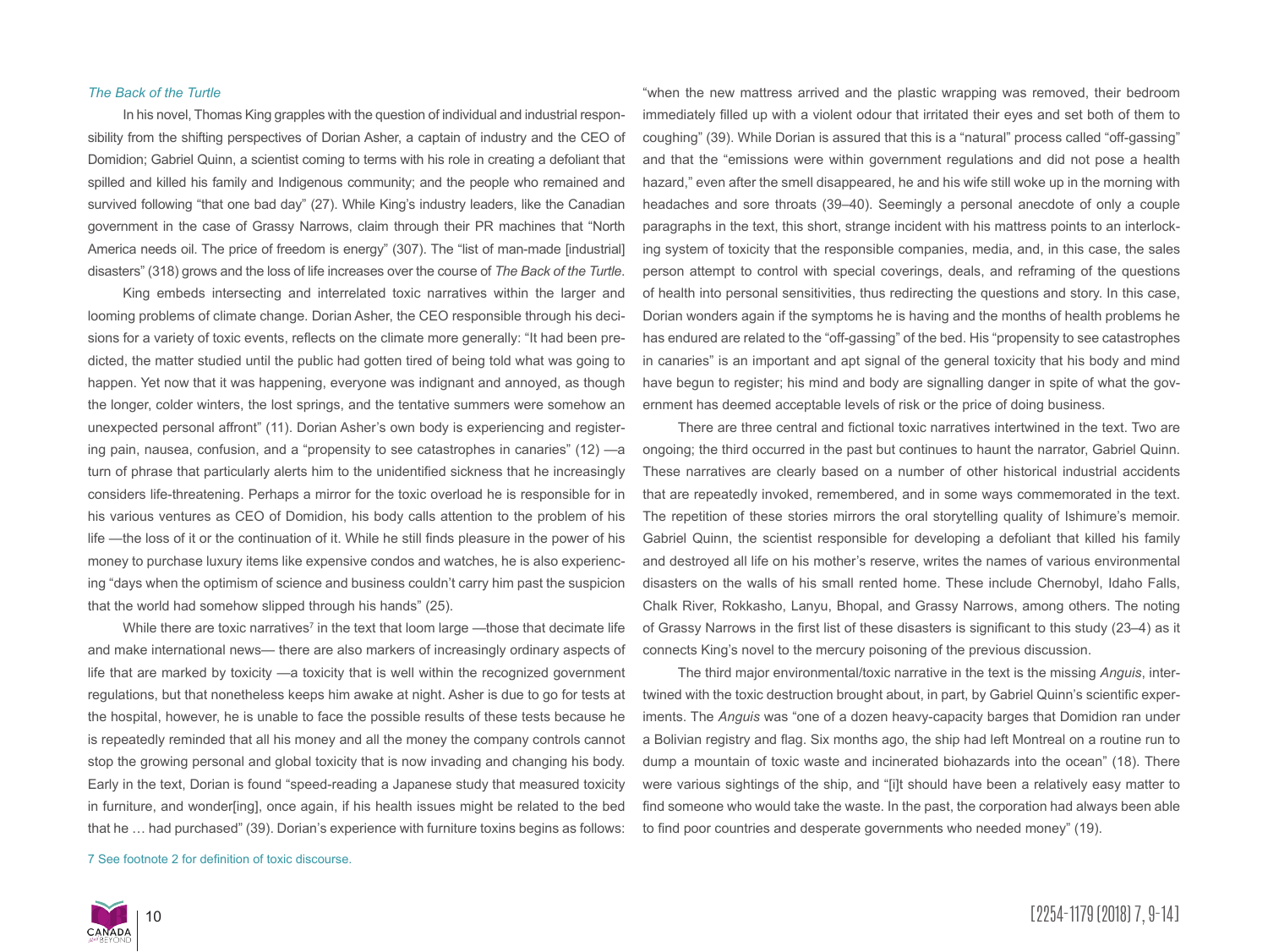This practice, according to Graham Huggan and Helen Tiffin in *Postcolonial Ecocriticism: Literature, Animals, Environment*, is a classic example of environmental racism "exemplified in the environmentally discriminatory treatment of socially marginalised or economically disadvantaged peoples, and in the transference of ecological problems from their 'home' source to a 'foreign' outlet" (4). Further, the authors note that environmental racism can involve "the actual re-routing of First World commercial waste" (4). In a booklength study of just this practice, Jennifer Clapp's 2001 *Toxic Exports: The Transfer of Hazardous Wastes from Rich to Poor Countries* opens with an excerpt from a leaked internal memo from Lawrence Summers, the 1991 chief economist of the World Bank. According to Summers, and echoing or influencing King's rendition of the repeated practice of dumping toxic waste in poorer countries, "Just between you and me, shouldn't the World Bank be encouraging *more* migration of the dirty industries to the LDCs [less developed countries]? . . . I think the economic logic behind dumping a load of toxic waste in the lowest wage country is impeccable and we should face up to that. … I've always thought that under-populated countries in Africa are vastly *under*-polluted" (qtd. in Clapp 2). Ursula Heise, drawing on the work of Ulrich Beck, suggests that a "vision of an international riskbased solidarity" (158) is the needed response to the World Bank's plans for dealing with toxic waste.

In King's novel, the problem with using the *Anguis* to dispose of toxic waste was that "the barge had become such a powerful symbol of what was wrong with North American culture," and so "not even the Haitians were willing to take it" (19). While the barge does not sink to the bottom of the ocean as Domidion hopes, it does return to the site of the central toxic narrative of the text. This is something of a return home, as the barge ends up off the coast of the place where the defoliant SDF 20 had originally decimated the human and more-than-human life of Quinn's mother's reserve —a former tourist destination for turtle hatchings in British Columbia.

The second ongoing and major crisis of the text has to do with Domidion's "sizable interest" (112) in the Alberta tar sands. Dorian supplies some quick facts about the tar sands, including that "[t]he process required to extract bitumen was complicated and expensive. It used enormous amounts of fresh water and produced four times the greenhouse gases of extraction from wells. More troubling was the proximity of the processing plants to the river and the danger that the tailing ponds posed" (113). Past problems with the tailings ponds are detailed: "In 2008, more than 1,600 ducks had been killed when they landed on one of the tailing ponds. In 2010, another 350 ducks died in the same manner" (113). In the current situation, one of the ponds is seeping into the Athabasca River and dead fish have begun to appear on the banks of the river (113). Domidion later learns that they have dumped 242 million gallons of toxic waste into the Athabasca River system. "The spill will kill everything in the river. In less than a week, the toxins will reach Lake Athabasca. From there the toxins will join the Mackenzie River system and everything will wind up in the Beaufort Sea" (289). Dorian views "the spill [as] a public relations nightmare and an economic annoyance" (303), reflecting that "[t]he river wasn't that pristine to begin with. For much of the last century, sawmills and farms along the way had been dumping furans, chlorinated dioxins and phosphorous into the watershed. The river would eventually clean itself" (303). Dorian concludes, "I don't want us running for cover on this. I don't want us looking guilty, because we're not. …[T]he occasional spill is the price we pay for cheap energy" (305). When the news comes in that "several communities along the Athabasca [have been] adversely affected by the spill" (437) and that "people are dying" (437), the experts at Domidion can only conclude that "[f]ortunately … most of these are Native communities where the mortality rate is already higher than the norm … [m]aking it difficult to determine whether the additional deaths are the result of the spill or lifestyle" (437).

This discussion echoes the type of rhetoric surrounding the Grassy Narrows and Whitedog mercury poisoning incidents, where politicians argued that it was impossible to isolate the cause of the problems as mercury poisoning because of the already existing problems of poverty, alcoholism, drug use, and so forth. This is clearly an example of what Huggan and Tiffin argue is a "form of ecological imperialism" (4) or environmental racism, whereby "in theory and practice" there is a connection between the oppression of nature and the oppression of Indigenous people (Curtin 145). Further, it seems that industry and government, whether in King's fictional version or in the historical stance taken by the Japanese and Canadian governments in relation to mercury poisoning, is unapologetic and, rather, claims that these "mishaps" are the price of doing business. The position of business and government in relation to the costs of toxic industry and waste is a "self-privileging view" (4) or what Val Plumwood terms hegemonic centrism (4). The capitalist and neoliberal business model is one that champions profit and progress regardless of the cost to nature and the people who live in and depend on this nature: Indigenous peoples. King draws attention to the disproportionate impact of oil extraction, and industry more generally, on nature and the lives of Indigenous people —surely an extended example of environmental racism resulting from hegemonic centrism. Further, the Canadian government and King's fictional Domidion clearly show hegemonic centrism when they suggest, through their actions, that Indigenous lives are worth less in the daily business equations involving profit versus life.

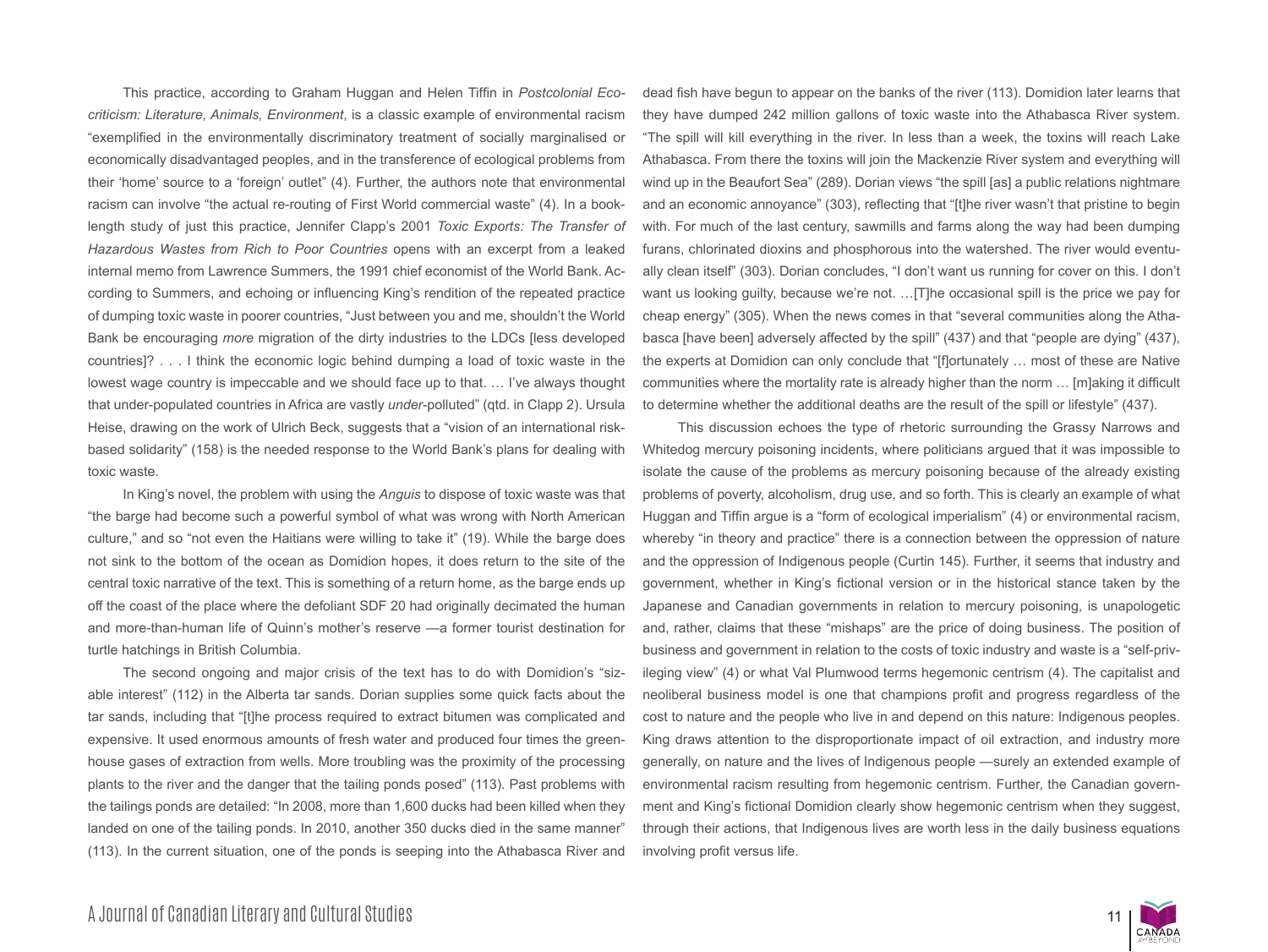The central and major "environmental nightmare" of the text is the development of SDF 20, a genetic modification of the "naturally occurring bacterium that grew in the root system of every plant" (42), SDF 15. SDF 20 killed every plant and, according to Domidion, "was one of those mistakes that gave agribusiness a bad name and got the public up in arms about genetically modified organisms" (43). The use of SDF 20 at Kali Creek had been to clear the land in order to lay a pipe line that had been delayed due to "trouble with environmental groups and First Nation communities, problems with the terrain and the thick underbrush" (320). All that remains following The Ruin is "carcasses and bones" (33); "It had destroyed all life in the bay and pushed the kill zone out into the ocean some twenty kilometres" (324). However, there is eventually hope for regeneration because "the Smoke was running clean again, and you could reach into the water and draw your hand back without incident" (47). There "were signs of resurrection at the edges of the desolation" (344). Like the cleaning up of Minamata Bay and the celebration of its tourist potential, King's ruined community and the possibility of renewal are connected to the tourist industry. However, as the victims of Minamata make clear, there is also the potential through tourism of covering over and forgetting the suffering of the people destroyed by the toxic industry. Thus, one type of industry is simply replaced by another type of industry. In the end, regardless of how the media spins the solution, both types of industry —toxic and tourist— celebrate and support the same destructive model of neoliberal progress. Likewise, any form of tourism will have an impact on nature and the lives of the people in the community, whether in Minamata or on the reserve in King's version. However, another version of events would suggest that by restoring the area and creating a tourist destination, the community is being given another way to survive and possibly heal.

While before The Ruin tourists had come to the area to see the hatching of the turtles, following the death of all nature the reserve becomes a site of dark tourism. Mara<sup>8</sup>, describes the abandoned reserve as "an authentic Aboriginal Ghost Town" (99): "Indians. See where they died. Tour their homes. Relive their last moments. That could be fun" (100). Mara further describes "the tourists and transients who had tramped through the reserve, invaded homes, scavenged for souvenirs, and marked the buildings. Not at first, of course. Not when people were dying. No one came then" (105). As Elspeth Frew and Leanne White note in the introduction to *Dark Tourism and Place Identity: Managing and Interpreting Dark Places*, one of the motives for visiting sites of atrocity and death is "ghoulish titillation" (3); certainly, Mara seems to be suggesting this type of motivation for a tour of the "Aboriginal Ghost Town" (99).

8 Gabriel is in the beginning stages of a relationship with Mara. Mara grew up with Gabriel's sister and was his sister's best friend. Mara returned to the reserve following The Ruin.

While there is discussion of the area becoming a tourist destination once again and thus providing livelihood for the members of the community, healing for Gabriel comes through community and engaging once again in the rituals of the drum circle and storytelling. As Mara considers "Gabriel's problem" (189) she sees his lack of community as being a possible source of his distress: "Maybe he didn't have a community, didn't have anyone to anchor him to life. People weren't single, autonomous entities. They were part of a larger organism. When her mother and grandmother were alive, Mara had flourished. Now that they were dead, she was diminished" (189). Storytelling is an important part of Anishinaabe culture and in diverse ways is important to the characters in *The Back of the Turtle*. Significantly, the story told at Crisp's birthday, "The Woman Who Fell from the Sky," is an Anishinaabe story that has many versions and is told in different ways and by different characters in many of King's works.<sup>9</sup> The other story that is told and retold by Crisp and Mara is the story of The Ruin. Mara asks Gabriel if Crisp has told him the story and proceeds as follows: "He hasn't told you how the river ran bright green that morning? How the people sickened and died? How they continued to die in the weeks and months after? How the turtles and every living thing in the river's path were destroyed? . . . It can be quite a production. Every bit the equal of his version of 'The Woman Who Fell from the Sky'" (248).

As Bruce Allen, writing of Michiko Ishimure, notes, "[H]opefully, she suggests, we are still engaged in an ongoing and renewable story" (36). King, in *The Back of the Turtle*, appears to mirror Ishimure's hope for the possibility of renewing the story and renewal through the story, as evidenced by a discussion of the survivors of the defoliant tragedy. Gabriel asks, "So what are we supposed to do?" (226), and all Crisp can answer is, "Finish our story" (227).

Allen also writes that "for Ishimure, facing the problems of modernity requires a restoration of language, stories, and dialect" (41). This seems true in the case of King's response to The Ruin and the environmental impacts on Indigenous communities more widely as much as it holds true for the community of Minamata. King's *Green Grass, Running Water* likewise provides a powerful example of how changing the historically racist stories of the past and telling new stories can change the present and the future. Further, *Green Grass, Running Water* depicts a variety of acts of resistance to the building of a dam in part through what Cherl Lousley discusses as "the comic mode" (17).<sup>10</sup> Ishimure's



<sup>9</sup> See any of the following for King's version of the well-known Indigenous creation story: *Green Grass, Running Water*; *Truth and Bright Water*; and *The Truth about Stories: A Native Narrative*, among others.

<sup>10</sup> See Cheryl Lousley's article "Hosanna Da, Our Home on Natives' Land": Environmental Justice and Democracy in Thomas King;s *Green Grass, Running Water*" for a discussion of the various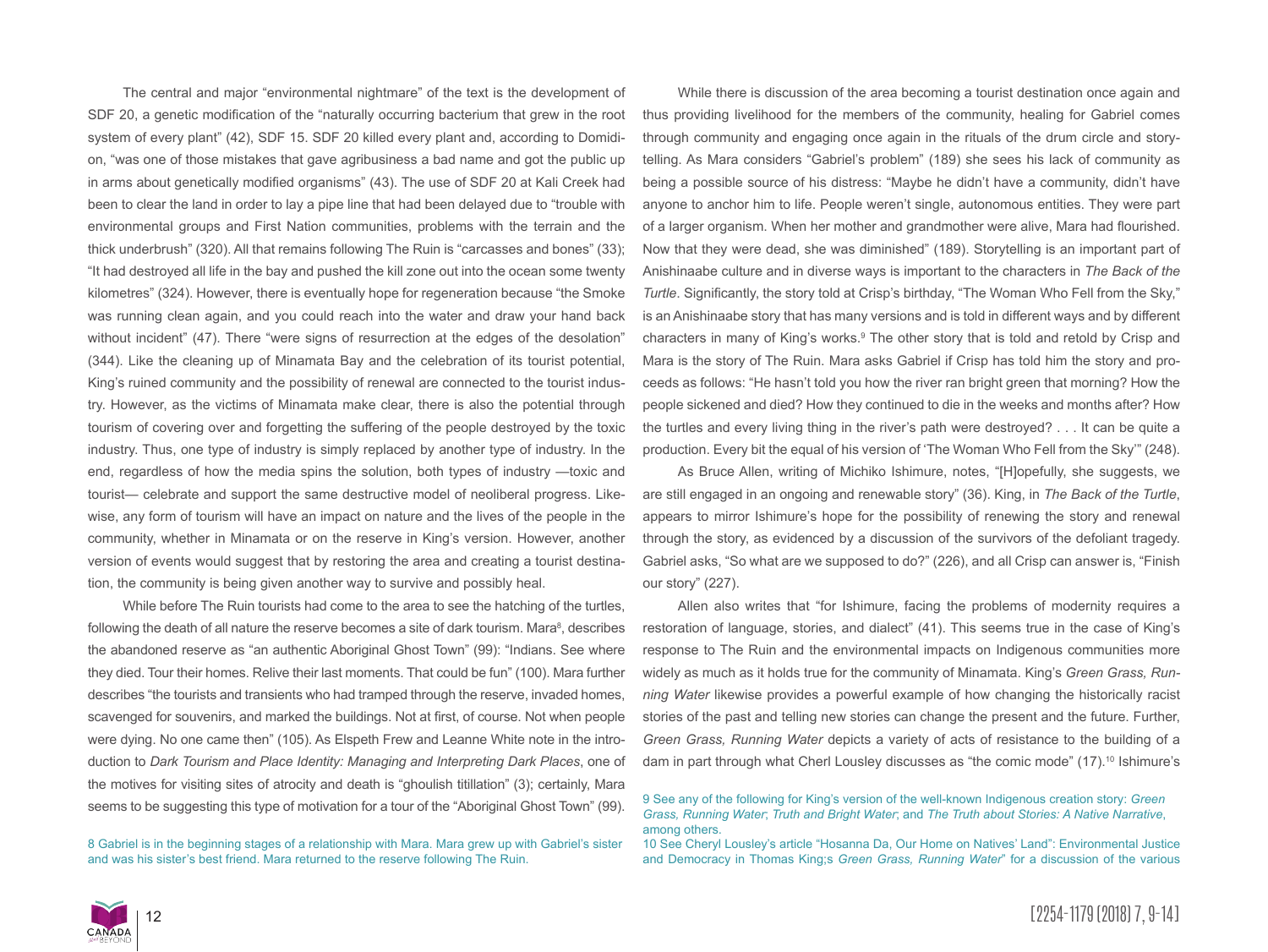novel *Lake of Heaven* likewise revolves around the long-term impacts of damming on Indigenous land in Japan. Ishimure is particularly concerned with the ways in which the relocation of the village has an impact on the local traditions, way of life, and stories of the community. While recent examples of Indigenous resistance to Nalcor's activities in building a dam at Muskrat Falls have not been successful in changing the outcome of that story, the story is still far from over. Beothuk energy is now proposing to build an off-shore wind farm in Western Newfoundland and this alternative form of energy could undercut the further and future impacts of hydro-electric dams in the province.

Further, while much of the story of Grassy Narrows is a sad one, Anna J. Willow's *Strong Hearts, Native Lands: The Cultural & Political Landscape of Anishinaabe Anti-Clearcutting Activism* (2012) offers an updated reading of the community of Grassy Narrows. Willow shows the connection between the impacts of mercury on Indigenous health and welfare in Grassy Narrows and a change to their understanding of the relationship between environmental degradation and their health. This understanding, as a result of the history of mercury poisoning their waterways, led to the Grassy Narrows community actively protesting the clearcutting of their forests. According to Willow, "the economic and health impacts of mercury poisoning at Grassy Narrows intertwined to produce important changes in First Nations residents' views of the natural world. These changes ultimately set the stage for the community's anti-clearcutting campaign" (77). The following is what the former Treaty Three grand chief and blockade supporter Leon Jourdain has to say about the connections between Anishnaabe health and environmental protection: "When the land is sick, our people get sick. When the land is abused, our people are abused … personal health results from social health and, for Anishnaabe people, social health depends heavily on cultural relationships to the land, including the forest" (qtd. in Willow 78). Thus, in the above discussion of Grassy Narrows, the community finds the strength to resist the further destruction of their land and health as a result of what they have learned from the impacts of mercury poisoning in the past. While on the one hand it is possible to read the sickness, violence, and lack of employment as a community destroyed by mercury, this more recent study shows evidence of a community united in fighting against the clearcutting of their land, and suggests resilience, resistance, and hope. Ultimately, Willows allows the voices of the people of Grassy Narrows to re-write the story of the destruction of their community. The destruction of one way of life becomes part of the story and the prelude to the rebirth of the community.

The final pages of *The Back of the Turtle* also suggest the possibility of rebirth. There is the return of a turtle and the return of people to the area. However, whether the potential revival of tourism and return of tourists is something to celebrate or one of the problems related to the entire capitalist enterprise, encapsulated in this text by the all-powerful Domidion, is not, in fact, a part of the *The Back of the Turtle*. Although Mara is bitter about the reserve being a site of dark tourism, the return of tourists to the area as a site of nature tourism is seen by the members of the community as hopeful. It seems, though, that Michiko Ishimure and others who fought for recognition of Minamata disease fully recognize the dangers of tourism as a way of forgetting the destruction of the community. However, in Minamata, Grassy Narrows, and the community in King's story, survival and the life of the community is shaped in part by how the story is told and who is telling the story. Ultimately in the bleakest situations of poisoning and death, individuals and the environment are connected and both show the possibility for resilience and rebirth, in part through active participation in the process of telling the story. In all of these situations it is up to the individual and community to reclaim the story from industry and government in order to shape the future stories to celebrate the protection of the land and people.

### Works Cited

- Adams, John Joseph. Ed. *Loosed Upon the World: The Saga Anthology of Climate Fiction*. Saga Press, 2015.
- Alaimo, Stacy. *Bodily Natures: Science, Environment, and the Material Self*. Indiana UP, 2010.
- Alaimo, Stacy. "Trans-Corporeal Feminisms and the Ethical Space of Nature." *Material Feminisms*, edited by Stacy Alaimo and Susan Hekman, Indiana UP, 2008, pp. 237–64.
- Alaimo, Stacy and Susan Hekman. "Introduction: Emerging Models of Materiality in Feminist Theory." *Material Feminisms*, edited by Stacy Alaimo and Susan Hekman, Indiana UP, 2008, pp. 1–19.

Alaimo, Stacy and Susan Hekman, editors. *Material Feminisms*. Indiana UP, 2008.

Allen, Bruce. "First There Were Stories: Michiko Ishimure's Narratives of Resistance and Reconciliation." *East Asian Ecocriticisms: A Critical Reader*, edited by Simon C. Estok and Won-Chung Kim, Palgrave Macmillan, 2013, pp. 35–57.

Atwood, Margaret. *MaddAddam*. M & S, 2013.

- ---. *Oryx and Crake*. M & S, 2003.
- ---. *The Year of the Flood*. M & S, 2009.



ways in which King demonstrates forms of resistance to the building of a dam on Indigenous land. Importantly, Lousley connects King's story to historical situations and legal battles around the building of dams on Indigenous land.